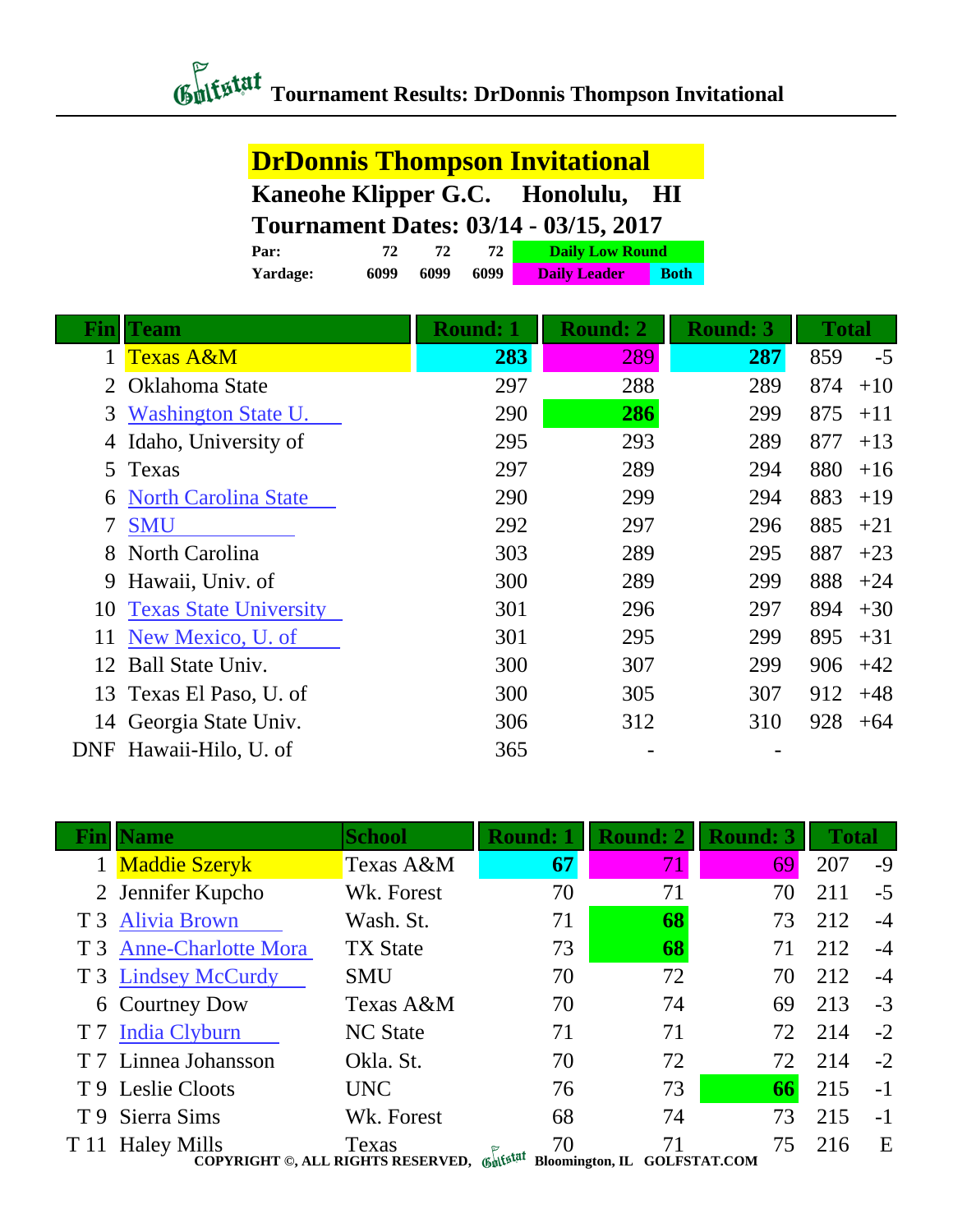# **Gulfstat** Tournament Results: DrDonnis Thompson Invitational

| <b>Fin</b> | <b>Name</b>                | <b>School</b>     | <b>Round: 1</b> | <b>Round: 2</b> | <b>Round: 3</b> | <b>Total</b> |      |
|------------|----------------------------|-------------------|-----------------|-----------------|-----------------|--------------|------|
|            | T 11 Kaci Masuda           | Hawaii            | 75              | 69              | 72              | 216          | E    |
| T 11       | <b>Manon Molle</b>         | New Mexico        | 72              | 72              | 72              | 216          | E    |
| T 11       | <b>Sasikarn Somboonsup</b> | <b>TX State</b>   | 72              | 72              | 72              | 216          | E    |
| 15         | Greta Isabel Voelker       | Texas             | 73              | 72              | 72              | 217          | $+1$ |
|            | T 16 Emma Broze            | Okla. St.         | 74              | 72              | 72              | 218          | $+2$ |
| T 16       | <b>Ingrid Gutierrez</b>    | New Mexico        | 75              | 71              | 72              | 218          | $+2$ |
|            | T 16 Kenzie Neisen         | Okla. St.         | 76              | 72              | 70              | 218          | $+2$ |
| 19         | Michelle Kim               | Idaho             | 74              | 75              | 70              | 219          | $+3$ |
|            | T 20 Amy Hasenoehrl        | Idaho             | 72              | 69              | 79              | 220          | $+4$ |
| T 20       | <b>Brigitte Dunne</b>      | <b>SMU</b>        | 70              | 76              | 74              | 220          | $+4$ |
| T 20       | <b>Cherokee Kim</b>        | Wash. St.         | 71              | 72              | 77              | 220          | $+4$ |
| T 23       | Bianca Fabrizio            | Texas A&M         | 77              | 69              | 75              | 221          | $+5$ |
| T 23       | <b>Marie Lund-Hansen</b>   | Wash. St.         | 72              | 74              | 75              | 221          | $+5$ |
| T 23       | Sophie Hausmann            | Idaho             | 77              | 72              | 72              | 221          | $+5$ |
|            | T 26 Clara Moyano          | Idaho             | 73              | 77              | 72              | 222          | $+6$ |
|            | T 26 Emilee Hoffman        | Texas             | 78              | 72              | 72              | 222          | $+6$ |
|            | T 26 Erica Herr            | Wk. Forest        | 72              | 75              | 75              | 222          | $+6$ |
|            | T 26 Isabella Leung        | Hawaii            | 74              | 72              | 76              | 222          | $+6$ |
|            | T 26 Madison Odiorne       | Wash. St.         | 76              | 72              | 74              | 222          | $+6$ |
|            | T 26 Naomi Ko              | <b>NC</b> State   | 73              | 77              | 72              | 222          | $+6$ |
|            | T 32 Kelly Whaley          | <b>UNC</b>        | 76              | 70              | 77              | 223          | $+7$ |
|            | T 32 Kelsey Sear           | <b>Ball State</b> | 70              | 76              | 77              | 223          | $+7$ |
|            | T 32 Lily Downs            | <b>UTEP</b>       | 77              | 73              | 73              | 223          | $+7$ |
|            | T 32 Sarah Bae             | <b>NC State</b>   | 72              | 77              | 74              | 223          | $+7$ |
|            | T 36 Bryana Nguyen         | <b>UNC</b>        | 76              | 74              | 74              | 224          | $+8$ |
|            | T 36 Chih-Min Chen         | Okla. St.         | 77              | 72              | 75              | 224          | $+8$ |
|            | T 36 Leonie Bettel         | <b>NC State</b>   | 74              | 74              | 76              | 224          | $+8$ |
|            | T 36 Manon Tounalom        | <b>Ball State</b> | 78              | 78              | 68              | 224          | $+8$ |
|            | T 40 Allison Lindley       | <b>Ball State</b> | 71              | 77              | 77              | 225          | $+9$ |
|            | T 40 Andrea Jonama         | Texas A&M         | 74              | 77              | 74              | 225          | $+9$ |
|            | T 40 Brynn Walker          | <b>UNC</b>        | 75              | 72              | 78              | 225          | $+9$ |
|            | T 43 Alisa Rodriguez       | <b>UTEP</b>       | 75              | 73              | 78              | $226 + 10$   |      |
| T 43       | <b>Chloe Velasco</b>       | Texas A&M         | 72              | 77              | 77              | $226 + 10$   |      |
|            | T 43 McCandren Mack        | Okla. St.         | 75              | 72              | 79              | $226 + 10$   |      |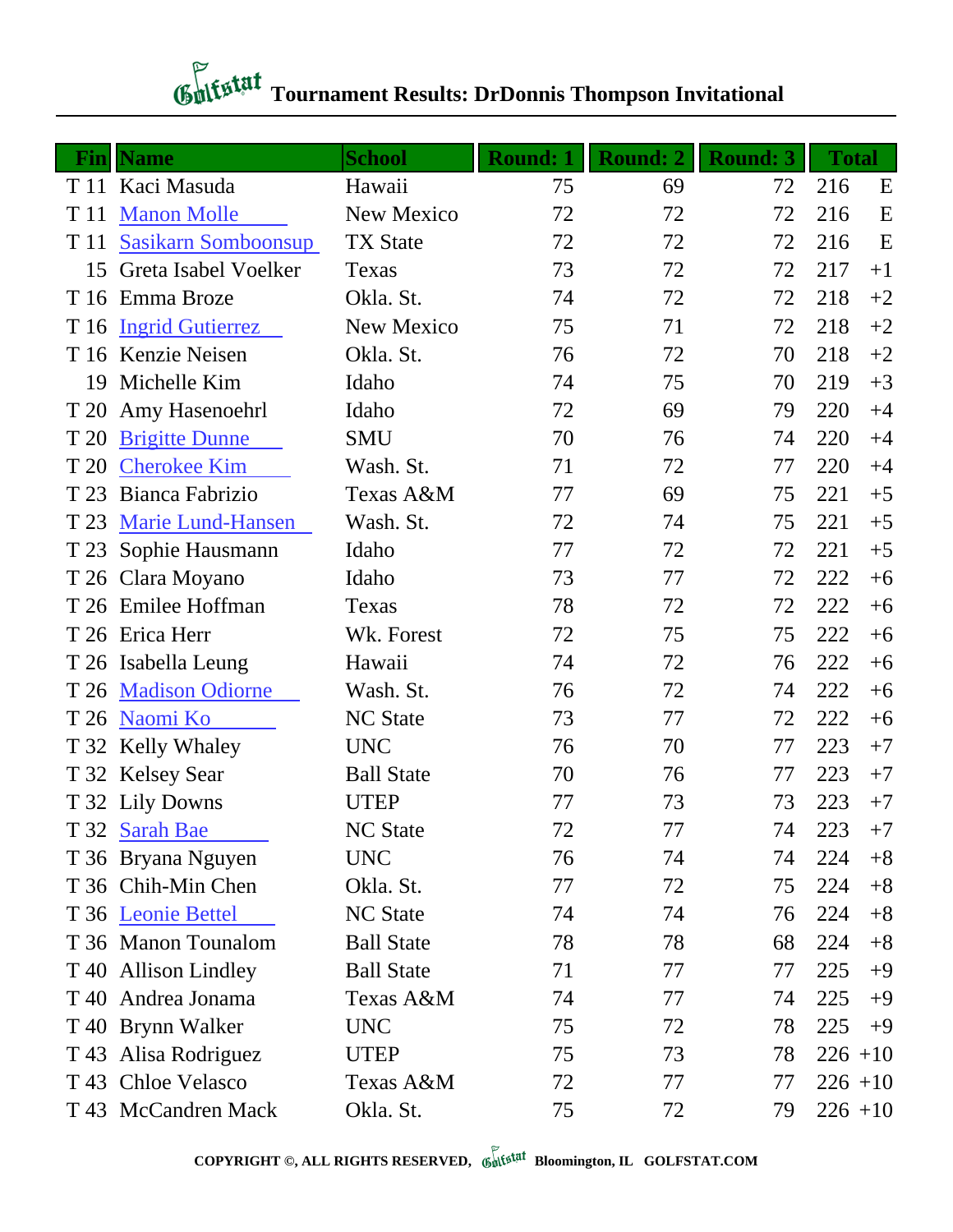### **Tournament Results: DrDonnis Thompson Invitational**

| Fin  | <b>Name</b>              | <b>School</b>     | <b>Round: 1</b> | <b>Round: 2</b> | <b>Round: 3</b> | <b>Total</b> |
|------|--------------------------|-------------------|-----------------|-----------------|-----------------|--------------|
|      | T 43 Raquel Ek           | Hawaii            | 75              | 79              | 72              | $226 + 10$   |
| T 43 | Sophia Schubert          | Texas             | 77              | 74              | 75              | $226 + 10$   |
| T 43 | Than Pattamakijsakul     | Texas A&M         | 72              | 75              | 79              | $226 + 10$   |
| 49   | Maddie Luitwieler        | Texas             | 78              | 76              | 73              | $227 + 11$   |
| T 50 | <b>Alexis Sadeghy</b>    | Okla. St.         | 78              | 75              | 75              | $228 + 12$   |
| T 50 | Ana Paula Ramirez        | <b>SMU</b>        | 79              | 75              | 74              | $228 + 12$   |
| T 50 | Daezsa Tomas             | Hawaii            | 76              | 73              | 79              | $228 + 12$   |
| T 50 | Isabella Deilert         | Okla. St.         | 75              | 77              | 76              | $228 + 12$   |
| T 50 | Jemima Gregson           | Georgia St        | 76              | 77              | 75              | $228 + 12$   |
| T 55 | <b>Bree Wanderscheid</b> | Wash. St.         | 76              | 74              | 79              | $229 + 13$   |
|      | T 55 Danika Palm         | Idaho             | 74              | 76              | 79              | $229 + 13$   |
| T 55 | Solene LeCoz             | Georgia St        | 75              | 81              | 73              | $229 + 13$   |
|      | T 58 Emily Royer         | Georgia St        | 77              | 80              | 73              | $230 + 14$   |
| T 58 | <b>Faith Summers</b>     | <b>SMU</b>        | 76              | 76              | 78              | $230 + 14$   |
| T 58 | Julia Beck               | Texas             | 77              | 74              | 79              | $230 + 14$   |
| 61   | Eva Saulnier             | New Mexico        | 78              | 76              | 77              | $231 + 15$   |
| T 62 | <b>Elodie Bridenne</b>   | Wash. St.         | 77              | 75              | 80              | $232 + 16$   |
| T 62 | Grace Choi               | Georgia St        | 80              | 75              | 77              | $232 + 16$   |
| T 62 | <b>Kenzie Wright</b>     | <b>SMU</b>        | 76              | 74              | 82              | $232 + 16$   |
|      | T 62 Laura Gerner        | Idaho             | 76              | 81              | 75              | $232 + 16$   |
|      | T 62 Megan Ratcliffe     | Hawaii            | 75              | 81              | 76              | $232 + 16$   |
|      | T 67 Abbie Anghelescu    | <b>UTEP</b>       | 73              | 81              | 79              | $233 + 17$   |
|      | T 67 Jooeun Bae          | Georgia St        | 77              | 79              | 77              | $233 + 17$   |
|      | T 67 Kelli-Anne Katsuda  | Hawaii            | 76              | 75              | 82              | $233 + 17$   |
|      | T 70 June Ting           | <b>UTEP</b>       | 75              | 82              | 77              | $234 + 18$   |
|      | T 70 Lauren Kirkwood     | Hawaii            | 81              | 78              | 75              | $234 + 18$   |
|      | T 72 Alexandra Moisand   | New Mexico        | 81              | 76              | 78              | $235 + 19$   |
| T 72 | <b>Darian Zachek</b>     | New Mexico        | 76              | 80              | 79              | $235 + 19$   |
| T 72 | <b>Katie Page</b>        | <b>SMU</b>        | 77              | 76              | 82              | $235 + 19$   |
|      | T 72 Maty Monzingo       | <b>TX</b> State   | 79              | 78              | 78              | $235 + 19$   |
| T 72 | Sofia Castiello          | <b>UTEP</b>       | 78              | 78              | 79              | $235 + 19$   |
| 77   | <b>Kendall Gray</b>      | Idaho             | 76              | 82              | 78              | $236 + 20$   |
|      | 78 Cecily Overbey        | <b>NC State</b>   | 78              | 83              | 76              | $237 +21$    |
|      | T 79 Morgan Nadaline     | <b>Ball State</b> | 81              | 76              | 81              | $238 + 22$   |